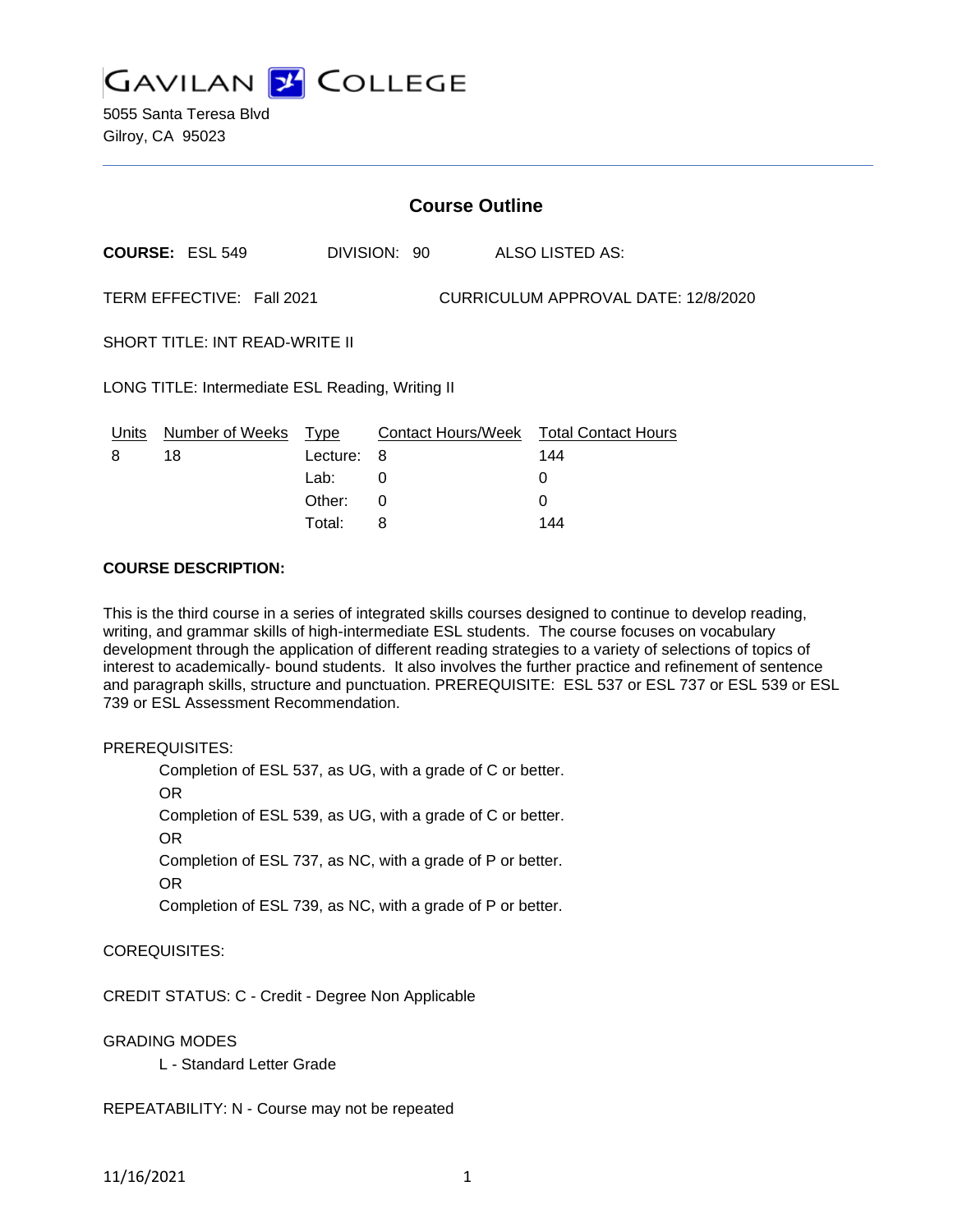## SCHEDULE TYPES:

- 02 Lecture and/or discussion
- 05 Hybrid
- 71 Dist. Ed Internet Simultaneous
- 72 Dist. Ed Internet Delayed

# **STUDENT LEARNING OUTCOMES:**

1. Use context clues to guess at the meaning of new vocabulary.

Measure of assessment: Classroom exercises, tests, homework assignments.

Semester/Year assessed, or planned Semester/Year of assessment: 2021

2.Analyze and outline the main ideas and supporting details of a reading selection.

Measure of assessment: Classroom exercises, tests, homework assignments.

Semester/Year assessed, or planned Semester/Year of assessment: 2021

3. Interpret the ideas and concepts in a reading and make inferences.

Measure of assessment: Classroom exercises, tests, homework assignments.

Semester/Year assessed, or planned Semester/Year of assessment: 2021

4.Read, recognize and write affirmative and negative statements and questions using the following verb tenses and structures: simple present, present continuous, past continuous, simple past, future, present perfect, present perfect continuous, past perfect, past perfect continuous, present/future/past tense modals, gerunds, infinitives, and adjective clauses.

Measure of assessment: Classroom exercises, tests, homework assignments.

# **CONTENT, STUDENT PERFORMANCE OBJECTIVES, OUT-OF-CLASS ASSIGNMENTS**

Curriculum Approval Date: 12/8/2020

# **DE MODIFICATION ONLY**

OUT-OF-CLASS ASSIGNMENTS: Written textbook assignments; assigned readings; paragraph writing; vocabulary memorization; online practice.

CONTENT Note: Themes may vary by textbooks, but they should be more academic focused, such as Psychology, Health, or Business. When introducing new vocabulary, also include word families, synonyms, antonyms, affixes, and idioms.

# 38 Hours

CONTENT: Participate in an introduction to the course and its requirements. Do ice-breaker activity to get to know the students. Read passages in the textbook and do text work as follows: Preview each reading via its title, visuals, and pre-reading questions. Answer True/False, Multiple Choice, and Short Answer questions. Skim readings for main idea. Scan readings for specific information. Use context clues to understand new vocabulary. Learn parts of speech and affixes. Make inferences and draw conclusions. Begin a short piece of literature (6th-8th grade level) such as The Circuit by Francisco Jimenez. Review the PRESENT CONTINUOUS, SIMPLE PRESENT, SIMPLE PAST, PAST CONTINUOUS, SIMPLE FUTURE tenses and PRESENT/FUTURE MODALS. Introduce PAST MODALS. Introduce the concept of READ AND RESPOND which involves summarizing and paraphrasing a reading. TEST on reading and writing skills and grammar practiced during this first cycle of teaching. Participate in a counselor-led introduction to the Kickstart Orientation and a Campus Tour.

STUDENT PERFORMANCE OBJECTIVES: Activate any prior knowledge of a subject before reading about it. Distinguish between the main idea and the details of a reading. Expand vocabulary through context clues. Identify and use the different parts of speech and word affixes. Make inferences and draw conclusions. Compare and contrast forms and usage of tenses. Construct yes/no and information questions and affirmative and negative statements. Analyze short paragraphs to decipher meaning and nuance. Write sentences using PAST MODALS. Read a text and respond to it.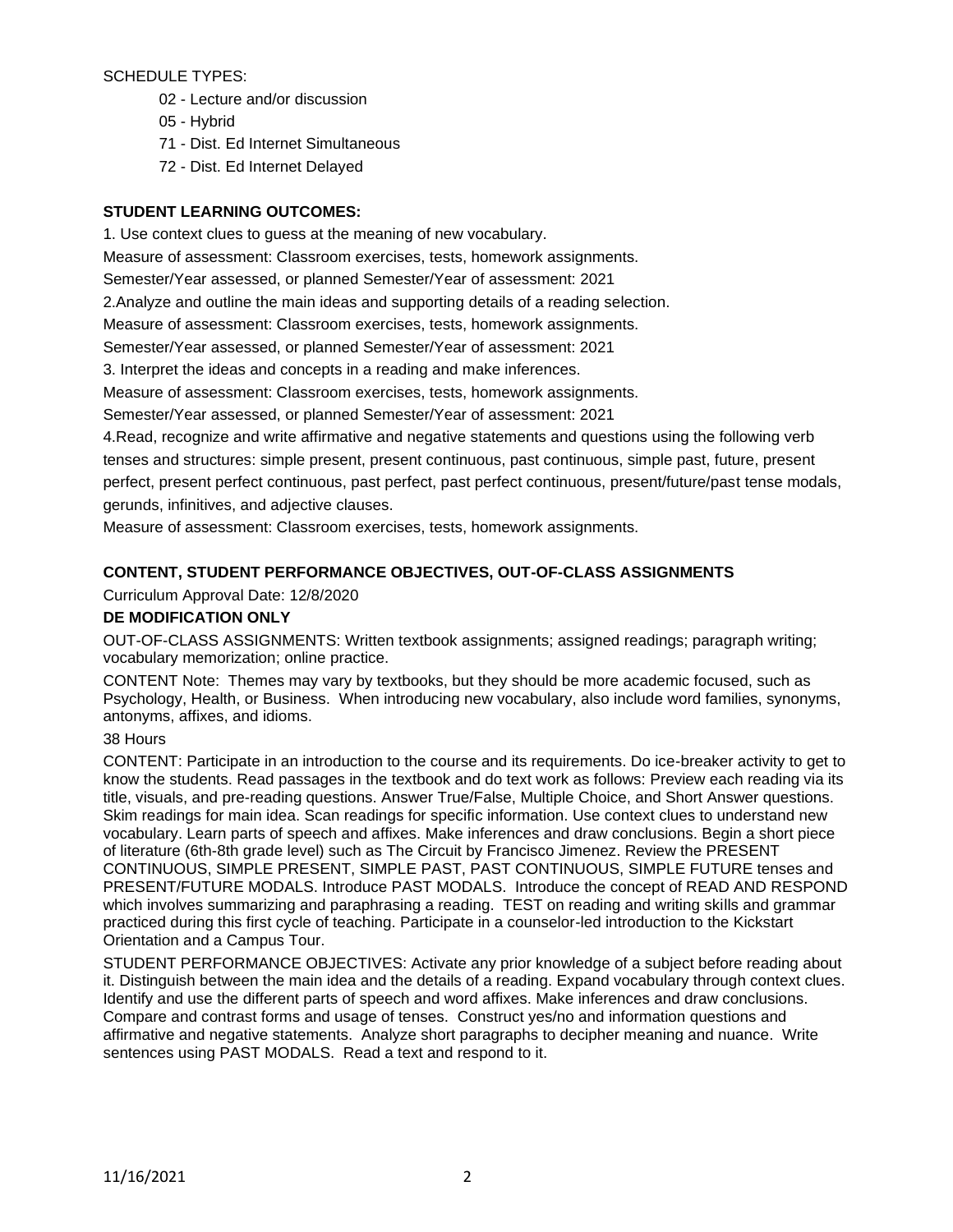## 32 Hours

CONTENT: Read passages in the textbook and do text work as follows: Preview each reading via its title, visuals, and pre-reading questions. Answer True/False, Multiple Choice, and Short Answer questions. Skim readings for main idea. Scan readings for specific information. Use context clues to understand new vocabulary. Learn parts of speech and affixes. Make inferences and draw conclusions. Continue with literature. Introduce the PRESENT PERFECT, PRESENT PERFECT CONTINUOUS, PAST PERFECT and PAST PERFECT CONTINUOUS tenses. Review writing as a process, brainstorming techniques, the outline, and the structure of a paragraph. Introduce complex sentences. Introduce the comparison/contrast paragraph. Introduce peer review. TEST on reading and writing skills and grammar practiced during this second cycle of teaching. Participate in a counselor-led follow-up session to the Kickstart Orientation.

STUDENT PERFORMANCE OBJECTIVES: Activate any prior knowledge of a subject before reading about it. Distinguish between the main idea and the details of a reading. Make inferences and draw conclusions. Organize the information and use it to formulate a summary. Expand vocabulary through context clues. Identify and use the different parts of speech and word affixes. Compare and contrast forms and usage of tenses. Construct yes/no and information questions and affirmative and negative statements. Analyze paragraphs to decipher meaning and nuance. Use the simple and progressive forms of the PRESENT PERFECT and PAST PERFECT. Using the writing process, write a comparison/contrast paragraph with a topic sentence, supporting sentences, and a concluding sentence. Do a guided peer review. Make an appointment with a counselor to create an Educational Plan.

### 32 Hours

CONTENT: Read passages in the textbook and do text work as follows: Preview each reading via its title, visuals, and pre-reading questions. Answer True/False, Multiple Choice, and Short Answer questions. Skim readings for main idea. Scan readings for specific information. Use context clues to understand new vocabulary. Learn parts of speech and affixes. Make inferences and draw conclusions. Distinguish facts from opinion. Continue with literature. Introduce GERUNDS and INFINITIVES. Review writing as a process, brainstorming techniques, the outline, and the structure of a paragraph. Review and introduce more complex sentences. Introduce the cause/effect paragraph. Do a peer review. TEST on reading and writing skills and grammar practiced during this third cycle of teaching.

STUDENT PERFORMANCE OBJECTIVES: Activate any prior knowledge of a subject before reading about it. Distinguish between the main idea and the details of a reading. Make inferences and draw conclusions. Organize the information and use it to formulate a summary. Expand vocabulary through context clues. Identify and use the different parts of speech and word affixes. Compare and contrast forms and usage of tenses. Construct yes/no and information questions and affirmative and negative statements. Identify GERUNDS and INFINITIVES in sentences and analyze their functions. Using the writing process, write a cause/effect paragraph with a topic sentence, supporting sentences, and a concluding sentence.

#### 32 Hours

CONTENT: Read passages in the textbook and do text work as follows: Preview each reading via its title, visuals, and pre-reading questions. Answer True/False, Multiple Choice, and Short Answer questions. Skim readings for main idea. Scan readings for specific information. Use context clues to understand new vocabulary. Learn parts of speech and affixes. Make inferences and draw conclusions. Distinguish facts from opinions. Continue with literature. Introduce ADJECTIVE CLAUSES (who, whom, whose, which, and that). Review the writing process. TEST on reading and writing skills and grammar practiced during this fourth cycle of teaching.

STUDENT PERFORMANCE OBJECTIVES: Activate any prior knowledge of a subject before reading about it. Distinguish between the main idea and the details of a reading. Make inferences and draw conclusions. Organize the information and use it to formulate a summary. Expand vocabulary through context clues. Identify and use the different parts of speech and word affixes. Compare and contrast forms and usage of tenses. Construct yes/no and information questions and affirmative and negative statements. Use ADJECTIVE CLAUSES. Using the writing process, write a paragraph about a topic that incorporates adjective clauses. Do a graded in-class timed writing.

#### 8 Hours

CONTENT: REVIEW various parts of course content depending on student need.

STUDENT PERFORMANCE OBJECTIVES: Review reading skills taught. Read, write and correctly punctuate simple, compound and complex sentences utilizing the verb tenses and other parts of speech studied in the course. Manipulate sentence forms (questions, negatives, affirmatives). Review the steps in the writing process.

2 Hours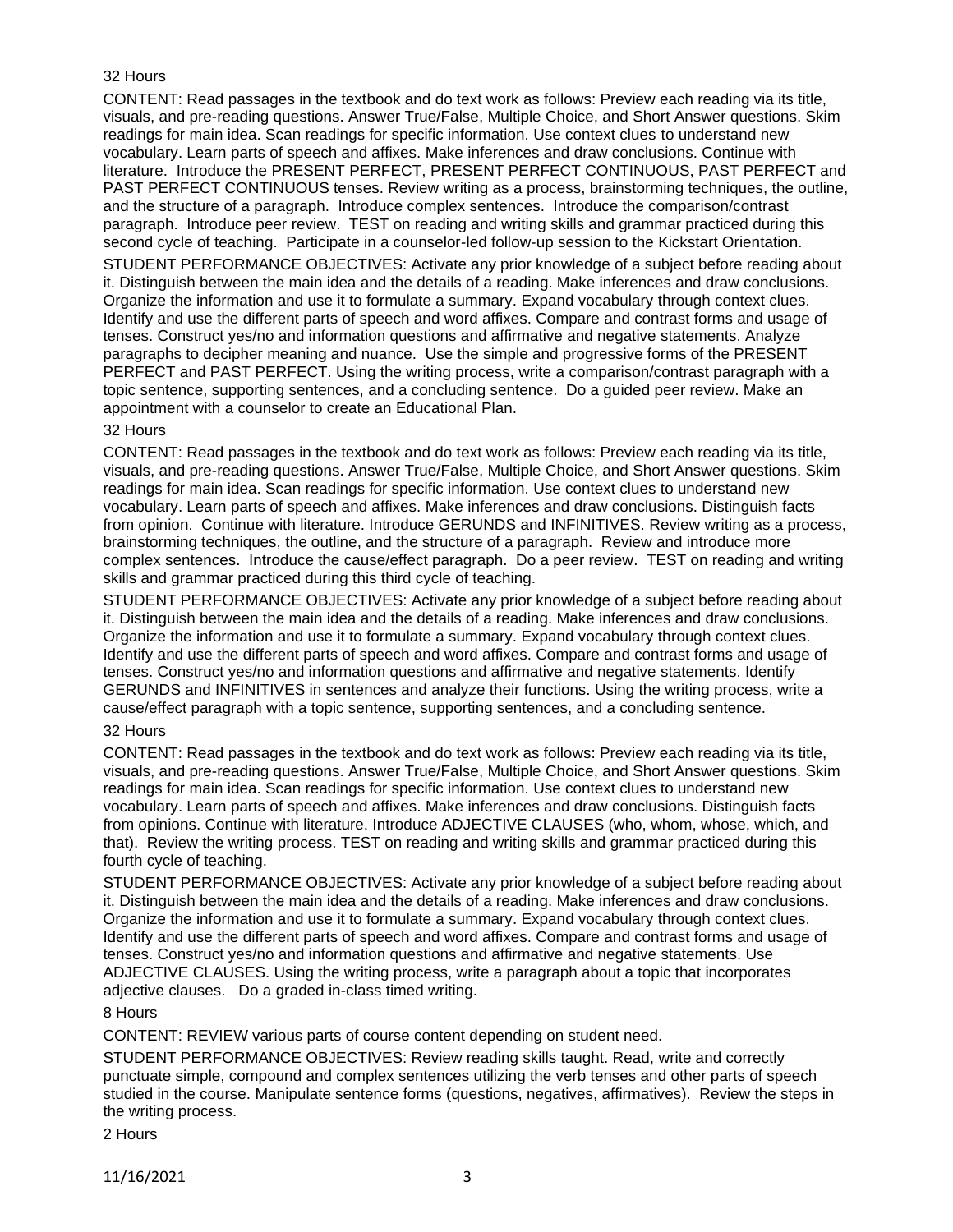## **METHODS OF INSTRUCTION:**

Reading, lecture, discussion, pair work, small and large group activities, written and oral textbook exercises, paragraph writing in controlled and free contexts, reading and analysis of model paragraphs, self-evaluation, test feedback.

# **OUT OF CLASS ASSIGNMENTS:**

Required Outside Hours: 288 Assignment Description: (16 hours/week) Homework may include: written textbook assignments; assigned readings; paragraph writing; vocabulary memorization; online practice. Complete Kickstart Orientaion online and meet with a counselor to create or update an Ed Plan.

### **METHODS OF EVALUATION:**

Objective examinations Percent of total grade: 60.00 % Multiple Choice; True/False; Matching Items; Completion. Writing assignments

## **REPRESENTATIVE TEXTBOOKS:**

McVeigh and Bixby. Q: Skills for Success Reading and Writing - Book 2. Oxford,2015. ISBN: 978-019-481870-4 Reading Level of Text, Grade: High Intermediate ESL Verified by: Nicole Cisneros Recommended Other Texts and Materials